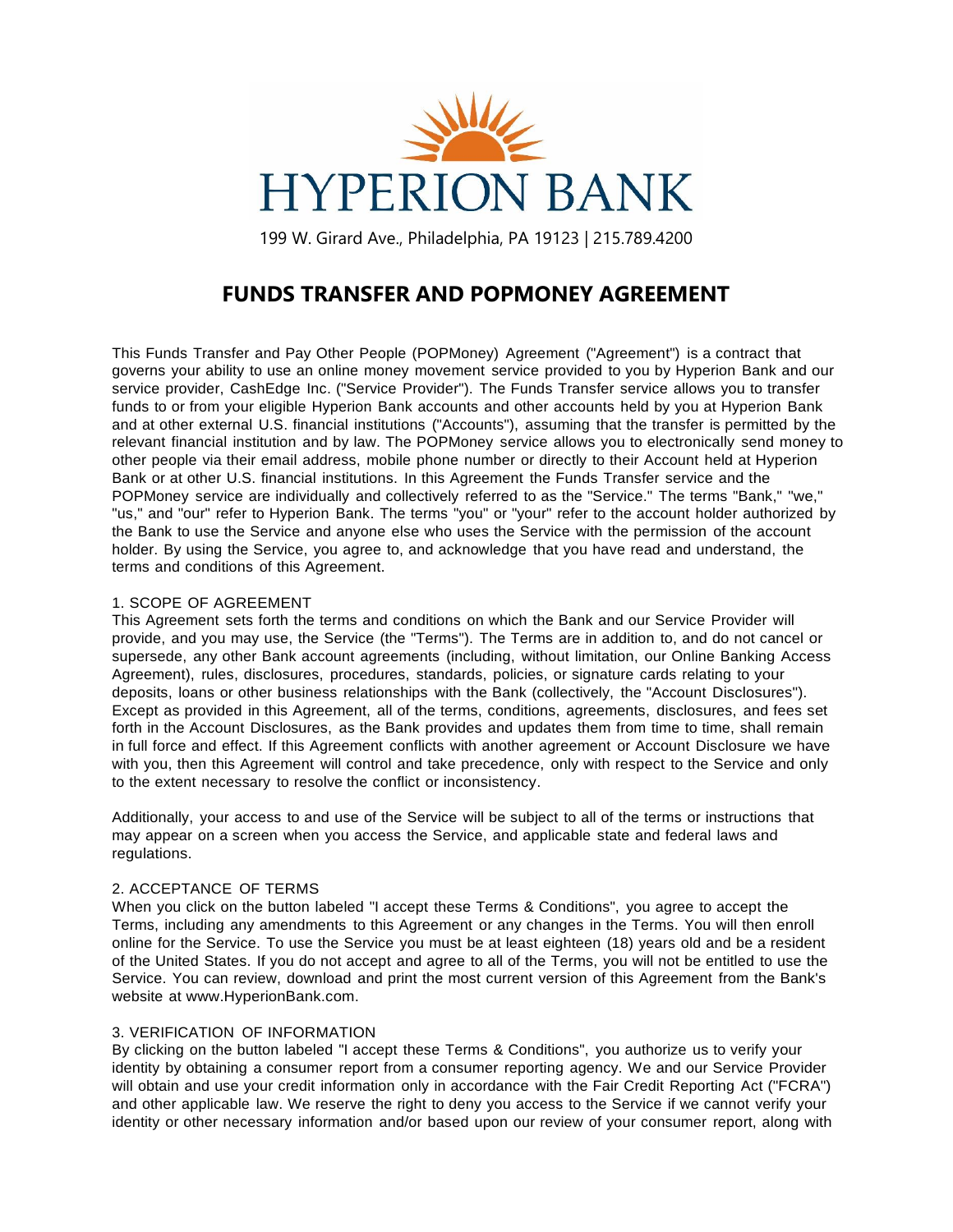other information we deem relevant. If we deny you access to the Service, you may obtain a free copy of the consumer report that we used from the consumer reporting agency that issued the report. You may view, download and print a summary of your rights under FCRA, including information on how to obtain a copy of your consumer report, at any time by contacting the Bank.

In addition to obtaining a consumer report, we and our Service Provider reserve the right to obtain such additional information from time to time as we deem reasonably necessary to ensure that you, or persons to whom you may transfer funds, are not using our Service in violation of law, including, but not limited to, laws and regulations designed to prevent "money laundering" or the transfer of funds to or from persons or organizations whose accounts are blocked under regulations of the Office of Foreign Asset Control (OFAC) of the United States Treasury Department.

Once you are enrolled in the Service we may verify your Accounts that you add to the Service from time to time. You authorize us to validate the Accounts through the use of a test transfer, in which one or more low value payments will be both credited to and debited from the Account. The test credit will always occur before the test debit and will always be of the same or lesser amount, so that the balance in any of your Accounts will never be less than the actual balance.

Once the test transfer is complete we may ask you to access your Account to tell us the amount of the test credit or debit or any additional information reported by your bank with this test transfer. We may also verify Accounts by requiring you to enter information you ordinarily use to access the Account provider's website, or by requiring you to submit proof of ownership of the Account. Other Account verification methods may also be employed at the sole discretion of the Bank and/or our Service Provider.

#### 4. USER CONTENT

Subject to the Bank's Privacy Policy, you agree that the Bank and our Service Provider may use, copy, modify, display and distribute any information, data, materials or other content (the "Content") you provide to us for the purpose of using the Service, and you hereby give us a license to do so. By submitting Content, you represent that you have the right to license such Content to us for the purposes set forth in this Agreement.

# 5. ACCOUNTS

You acknowledge that in order to complete funds transfers, it is necessary for us and our Service Provider to access the websites and databases of the Bank and other financial institutions where you hold Accounts, as designated by you and on your behalf, to retrieve information and affect the funds transfers you request. By using the Service, you represent and warrant to us that: (a) you have the right to authorize and permit us to access your Accounts to effect such funds transfers or for any other purpose authorized by this Agreement; (b) by disclosing and authorizing us to use such information you are not violating any third party rights; (c) the information you are providing us with is true, current, correct and complete; (d) you are who you claim to be; and (e) you are the rightful owner of all Content and of the Accounts linked for the purposes of the Service.

You hereby authorize and permit us and our Service Provider to use information submitted by you to accomplish these purposes and to configure the Service to be compatible with the Accounts.

For as long as you are using the Service, you give to us and our Service Provider a limited power of attorney and appoint us and our Service Provider as your true and lawful attorney-in-fact and agent, with full power of substitution, for you, in any and all capacities, to access the Accounts and effect funds transfers as described in this Agreement. As your attorney-in-fact and agent we shall have full power and authority to perform each and every act necessary to be done in connection with effecting funds transfers, as fully as you could do in person, including verifying the content and authenticity of any funds transfer instruction for the purposes of security procedures applicable to Accounts. Once the Bank and/or our Service Provider has actual knowledge that you wish to cease using the Service and has a reasonable opportunity to act on such knowledge, this limited power of attorney shall be automatically revoked; provided, however, that any act done by the Bank and/or our Service Provider in good faith before it has actual knowledge of termination by you and has a reasonable opportunity to act on such knowledge shall be deemed to be authorized by you.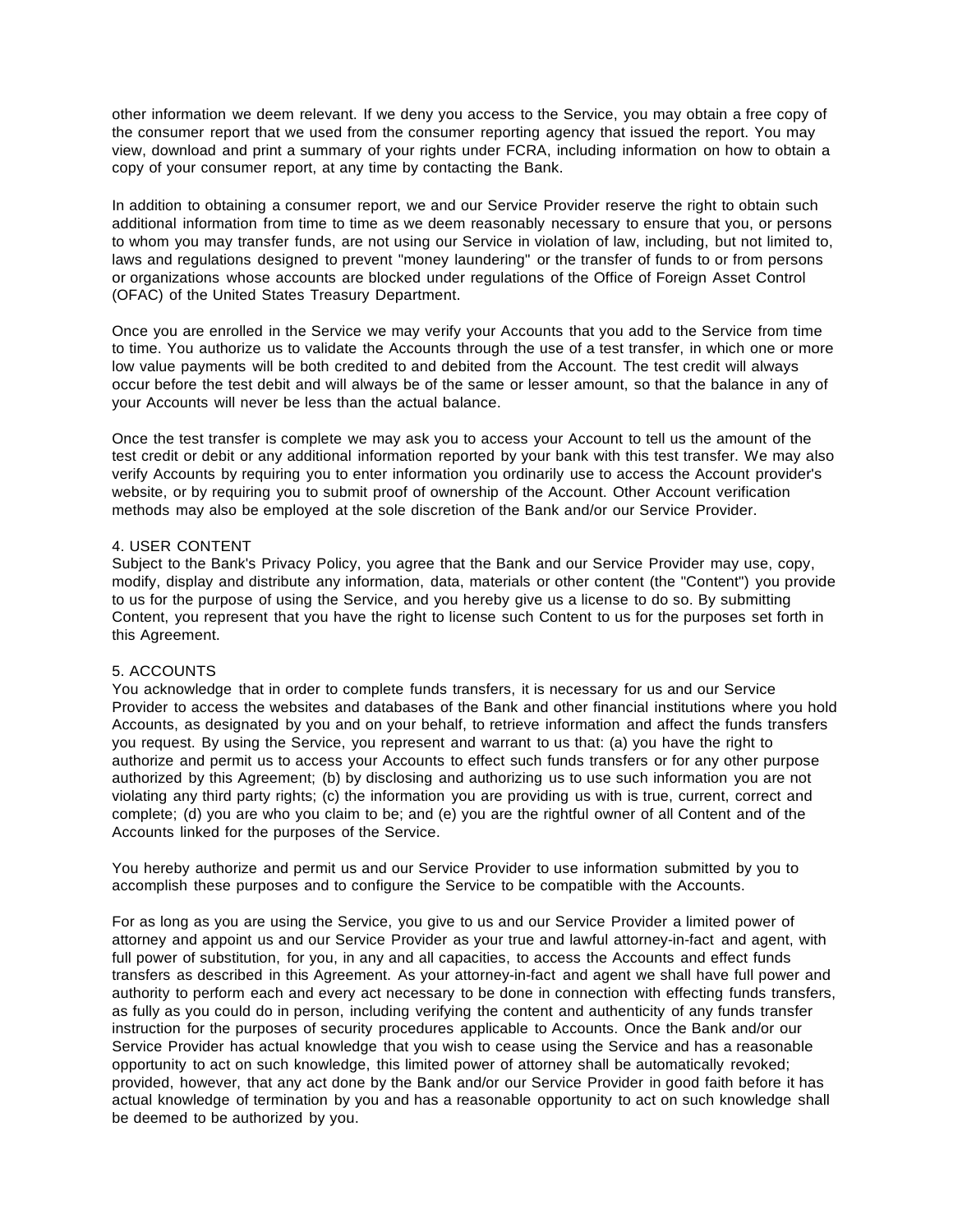You understand and agree that at all times your relationship with each Account provider is independent of the Bank and your use of the Service. We will not be responsible for any acts or omissions by any other financial institution or any other provider of any Account, including without limitation any modification, interruption or discontinuance of any Account by such financial institution or provider.

YOU ACKNOWLEDGE AND AGREE THAT WHEN THE BANK AND OUR SERVICE PROVIDER IS EFFECTING A FUNDS TRANSFER FROM OR TO ANY OF YOUR OR A RECIPIENT'S ACCOUNTS, THE BANK AND OUR SERVICE PROVIDER IS ACTING AS YOUR AGENT, AND NOT AS THE AGENT OR ON BEHALF OF ANY THIRD PARTY. YOU AGREE THAT THE BANK AND ITS SERVICE PROVIDER SHALL BE ENTITLED TO RELY ON THE FOREGOING AUTHORIZATION, AGENCY AND POWER OF ATTORNEY GRANTED BY YOU.

YOU AGREE THAT WE SHALL NOT BE LIABLE FOR ANY COSTS, FEES, LOSSES OR DAMAGES OF ANY KIND INCURRED AS A RESULT OF: (1) OUR ACCESS TO THE ACCOUNTS; (2) OUR DEBIT AND/OR CREDIT OR INABILITY TO DEBIT AND/OR CREDIT THE ACCOUNTS IN ACCORDANCE WITH YOUR FUNDS TRANSFER INSTRUCTIONS; (3) ANY INACCURACY, INCOMPLETENESS OR MISINFORMATION CONTAINED IN THE INFORMATION RETRIEVED FROM THE ACCOUNTS; (4) ANY CHARGES IMPOSED BY ANY PROVIDER OF ACCOUNTS AND (5) ANY FUNDS TRANSFER LIMITATIONS SET BY THE BANK OR OTHER FINANCIAL INSTITUTIONS OR OTHER PROVIDERS OF THE ACCOUNTS.

You acknowledge that not all types of accounts are eligible for the Service. It is your responsibility to check with the Bank and your other financial institutions regarding which accounts are eligible and regarding restrictions on transfers among your retirement accounts (401k, IRA, etc.), trusts, loans, custodial, business, corporate and other account types. We are not responsible for any costs or losses that you may incur from transfers that are not permitted under such restrictions by the provider of your Account or restrictions imposed by applicable law.

#### 6. BUSINESS DAYS

The Service will process requests for transfers on business days. As used in this Agreement the term "Business Days" means Monday through Friday, but excludes federal holidays and days on which the Bank is closed.

## 7. ELECTRONIC COMMUNICATIONS

A. General Consent; Categories of Records. The Service is an electronic, Internet based-service. Therefore, you understand and agree that this Agreement will be entered into electronically and that the following categories of information ("Communications") may be provided by electronic means:

•This Agreement and any amendments, modifications or supplements to it.

•Your records of funds transfers and other transactions through the Service, including without limitation confirmations of individual transactions.

•Any initial, periodic or other disclosures or notices provided in connection with the Service, including without limitation those required by federal or state law.

•Any customer service communications, including without limitation communications with respect to claims of error or unauthorized use of the Service.

•Any other communication related to the Service.

Although the Bank reserves the right to provide communications in paper format at any time, you agree that we are under no obligation to do so. All communications in either electronic or paper format will be considered to be "in writing." You acknowledge that you should print a paper copy of any electronic communication that is important to you and retain the copy for your records. If you do not agree to receive this Agreement or the communications electronically, you may not use the Service.

B. How to Withdraw Consent. If you have registered for the Service and you wish to withdraw your consent to have communications provided in electronic form, you must cancel any pending transfer requests (within the time period permitted by the Service cancellation policies) and stop using the Service. There are no fees to cancel a pending transfer request (as long as such cancellation is made within the time period permitted by the Service cancellation policies).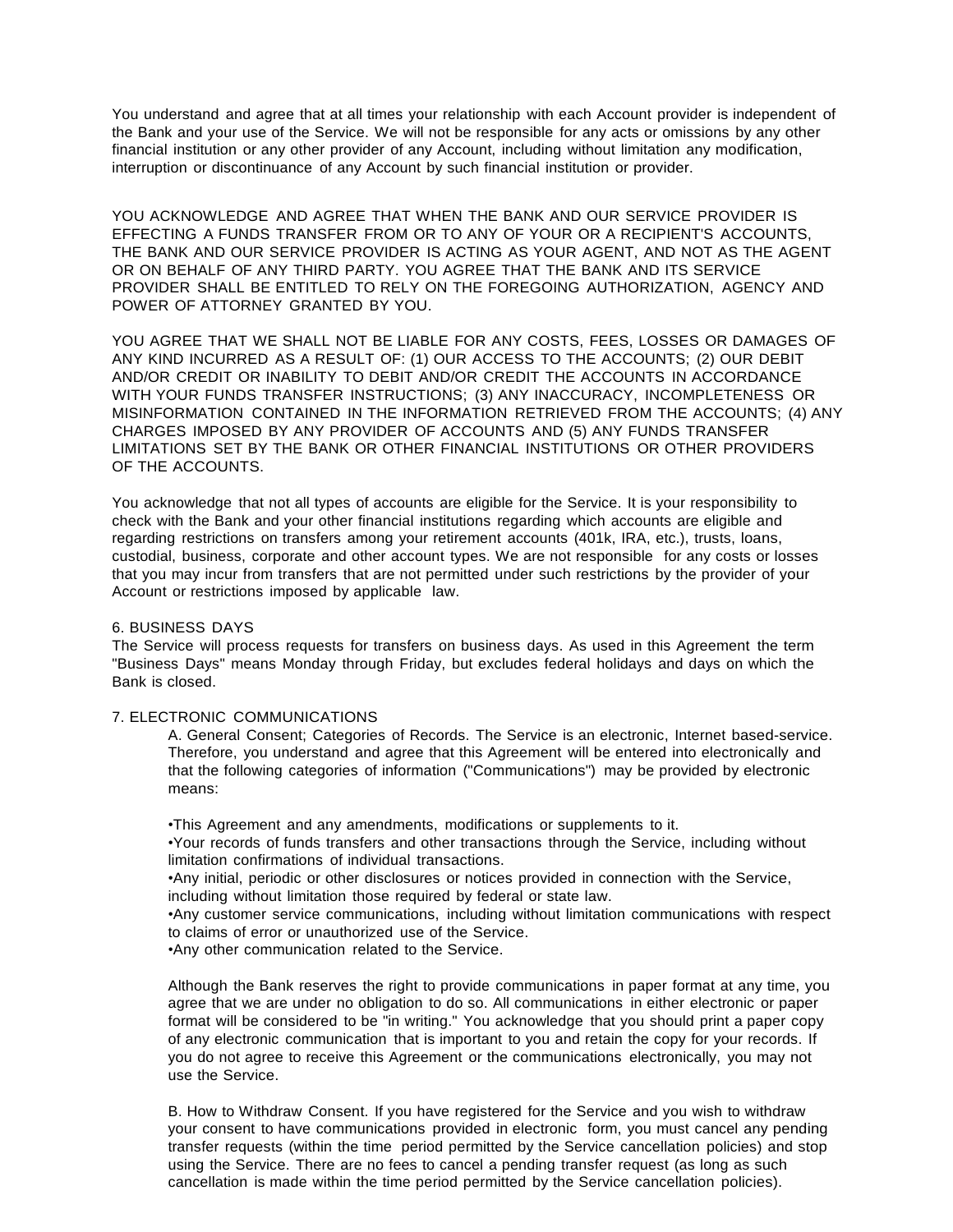C. How to Update Your Records. You agree to promptly update your registration records if your e-mail address or other information changes. You may update such records by using the Profile page of the Service website.

D. Delivery of Electronic Communications. Communications may be posted on the pages of the Service website or other website disclosed to you and/or delivered to the e-mail address you provide. Any electronic communication sent by e-mail will be deemed to have been received by you when the Bank or our Service Provider sends it to you, whether or not you received the email. An electronic communication by e-mail is considered to be sent at the time that it is directed by the Bank's or Service Provider's e-mail server to the appropriate e-mail address. If the communication is posted on the Service, then it will be deemed to have been received by you no later than five (5) Business Days after the Bank or our Service Provider posts the communication on the web pages of the Service, whether or not you retrieve the communication. An electronic communication made by posting to the web pages of the Service is considered to be sent at the time it is publicly available. You agree that these are reasonable procedures for sending and receiving electronic communications.

E. Hardware and Software Requirements. In order to access and retain communications and Online Banking, you must have:

• Internet access and a secure browser that supports 128 bit encryption, such as Netscape Navigator version 4.7 or above or Internet Explorer version 5.0 or above. Browsers that are officially certified include Microsoft Internet Explorer (IE) 8.0+ as well as Firefox 4.0+. Browsers that are supported but not certified include IE 9.0+, Safari 5.0+ and Google Chrome. •An e-mail account and e-mail software capable of reading and responding to your e-mail. •A personal computer, operating system and telecommunications connections to the Internet capable of supporting the foregoing.

•Sufficient electronic storage capacity on your computer's hard drive or other data storage unit. •A printer that is capable of printing from your browser and e-mail software

#### 8. PRIVACY POLICY AND CONFIDENTIALITY

We regard your privacy and security with the utmost importance, and we are absolutely committed to safeguarding any information that you share with us. In order to provide the Service, we must obtain from you certain personal information about you, your Accounts, and your transactions ("User Information"). You represent that you have the right to provide such User Information and that you give us the right to use the User Information in accordance with our Privacy Policy.

All of your personal and financial information will be placed on a secure portion of our website. We do not use any persistent "cookies" on the browser to store any personal information. We have multiple levels of security that have been designed especially for us. You can see a full description of our security policy by clicking on "Disclosures/Online Banking Disclosure/Internet Security" on our website at [www.HyperionBank.com.](http://www.hyperionbank.com/) You can see a full description of our Privacy Policy by clicking on "Disclosures/Privacy Policy" on our website.

#### 9. SECURITY PIN (Personal Identification Number) FEATURE

To enable you, and only you, to use the Service, you will be asked to choose a PIN when you register and are accepted as a customer of the Service. This PIN is stored in encrypted form by us. You are responsible for maintaining the confidentiality of your Access ID, password and PIN. No one at the Bank has access to your passwords/PINS. You are responsible for any and all uses of the Service with your password/PIN whether or not you actually or expressly authorized such uses. Therefore, you agree that YOU SHALL NOT SHARE YOUR ACCOUNT NUMBER, ACCESS ID, PASSWORD OR PIN WITH ANYONE FOR ANY REASON.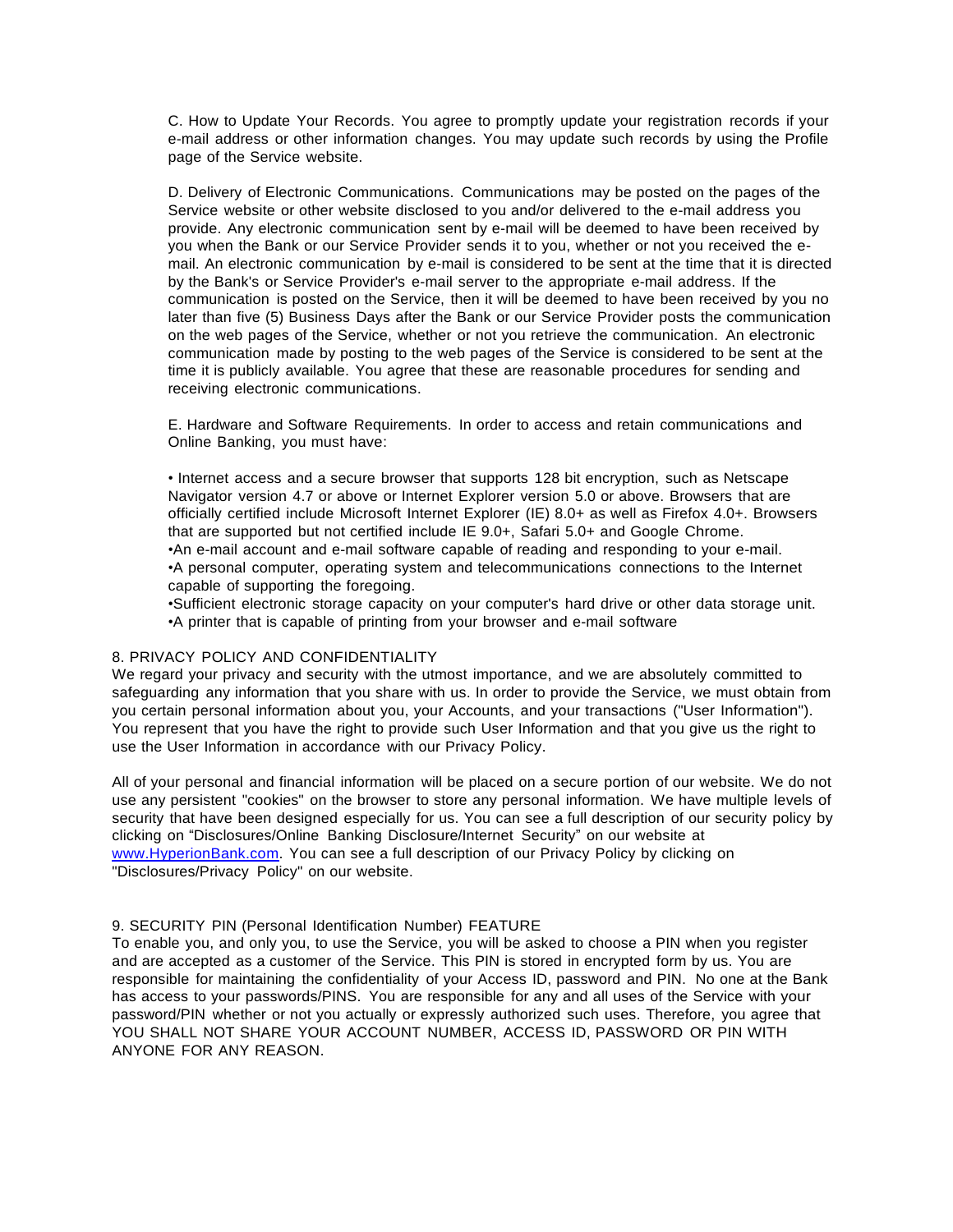# 10. IN THE EVENT OF UNAUTHORIZED TRANSFER

If you believe your password/PIN has been compromised, or that someone has transferred or may transfer money from your Account without your permission, contact us AT ONCE by e-mailing us a[t](mailto:customerservice@HyperionBank.com) [customerservice@HyperionBank.com,](mailto:customerservice@HyperionBank.com) or telephoning us at 215-789-4200.

## 11. CONSUMER LIABILITY

You agree to notify us AT ONCE if you believe your password/PIN has been compromised. Telephoning us promptly is the best way to protect yourself from possible losses. You may notify us by e-mailing us a[t](mailto:customerservice@HyperionBank.com) [customerservice@HyperionBank.com,](mailto:customerservice@HyperionBank.com) or telephoning us at 215-789-4200.

If you never tell us, you could lose all of the money in your account (plus your maximum overdraft line of credit). However, if you tell us within two (2) Business Days, you can lose no more than \$50 if someone used your password/PIN without your permission.

If you do NOT tell us within two (2) Business Days after you learn that someone has used your password/PIN without your permission, and we can prove we could have stopped someone from using your password/PIN without your permission if you had told us, you could lose as much as \$500.

You can see a complete statement of all your funds transfers affected or pending at any time by clicking on the History tab of the Service website. If your statement shows transfers that you did not make, notify us AT ONCE. If you do not tell us within 60 days after the transfer was posted to your statement, you may not get back any money you lost after the 60 days, if we can prove that we could have stopped someone from taking the money if you had told us in time. If a good reason (such as a long trip or a hospital stay) kept you from telling us, we will extend the time periods.

## 12. TRANSFER TYPES AND LIMITATIONS

#### A. Types of Transfers

Funds Transfer. You may use the Funds Transfer service to transfer funds between any two of your Accounts for which you have provided us the necessary information. You may schedule transfers to occur one time, for a future date, or on a specified recurring basis.

POPMoney. You may use the POPMoney service to transfer funds from one of your Accounts to an Account of another person ("Recipient"). You may send funds to a Recipient by using the Recipient's mobile telephone number, or their email address, or you may send the funds directly to their bank Account by entering the required bank routing and Account number information. If you have requested a POPMoney funds transfer to a Recipient, you must provide us with a true, correct, current e-mail address for such Recipient. We will contact the Recipient and ask the Recipient to provide us with certain information, such as the Account number and financial institution that they wish to transfer the funds to. If the Recipient fails to reply to our e-mail or fails to follow the instructions provided by us, we will notify you and credit your Account for the amount of the transfer.

You cannot use POPMoney to transfer money *from* a Recipient's Account to your own Account.

Additional services. We may from time to time make available additional or new features to the Service, including but not limited to, a next day service and a higher limit service. You will be approved or declined for any such additional service at our sole discretion, and additional terms and conditions may apply.

#### B. Frequency of Transfers

We do not limit the number of funds transfers you may make; however, you may not make funds transfers in excess of the number of funds transfers allowed by the rules governing the applicable Accounts. We may from time to time for security and risk management reasons modify the limit, the frequency and the dollar amount of transfers you can make using our Service.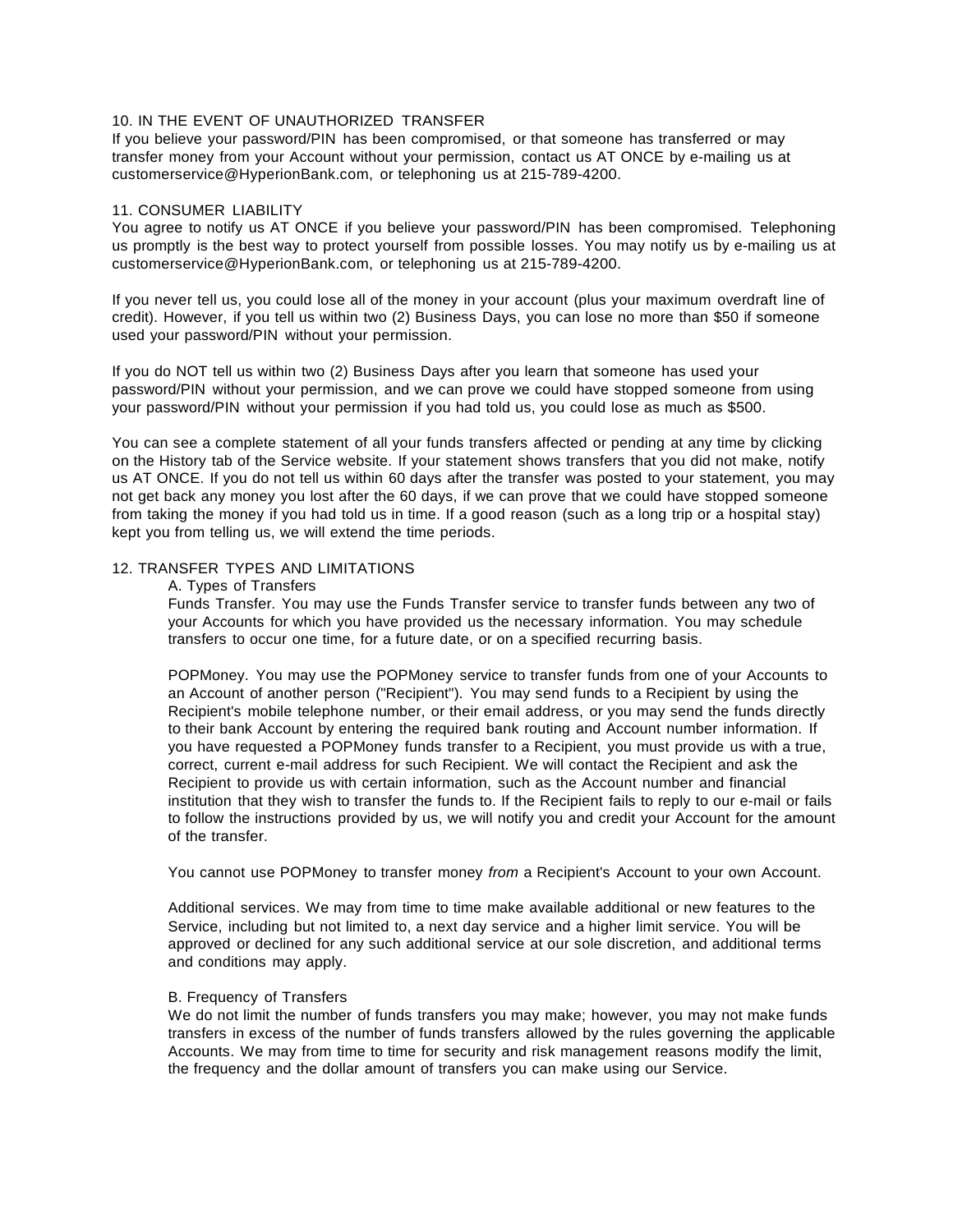# C. Dollar Amount of Transfers

You may not make funds transfers in excess of limits described on the Service web page. We reserve the right to change from time to time the dollar amount of funds transfers you are permitted to make using our Service. You must have sufficient funds to affect any funds transfers from your Accounts. Without limiting the foregoing, in the event that your use of the Service has been suspended and reinstated as provided herein (see "Suspension and Reinstatement of the Service" below), you understand and agree that your use of the Service thereafter may be subject to lower dollar amount limitations than would otherwise be permitted by us.

## D. Transfers Subject to the Rules of the Accounts

All funds transfers are also subject to the rules and regulations governing the relevant Accounts. You agree not to affect any funds transfers from or to an Account(s) that are not allowed under the rules or regulations applicable to such Account(s) including, without limitation, rules or regulations designed to prevent the transfer of funds in violation of Bank Secrecy Act and/or OFAC regulations. We may at any time decline to affect any funds transfer that we believe may violate applicable law or the rules and regulations governing the relevant Accounts.

#### E. Rejection of Transfers

We reserve the right to refuse to: (1) effect any funds transfer; (2) submit funds transfer instructions or orders; or (3) to carry out change or cancellation requests. Without limiting the foregoing, we may at any time refuse to affect any transfers that we believe may violate applicable law, or where there are not sufficient funds in your Account to affect any requested transfer.

#### F. Your Authorizations

You authorize us to select any means to execute your funds transfer instructions. You understand that to effect your funds transfer instructions we utilize the Automated Clearing House (ACH). In accordance with applicable ACH Rules, we debit one of your Accounts and credit another of your Accounts. Once your Account has been debited, we credit our Service Provider's transfer account at the Service Provider's clearing bank. After our Service Provider and/or its clearing bank are reasonably certain that the debit will not be returned (in most cases this is usually between 3-4 banking days), our Service Provider will credit your destination Account. The sole purpose for our Service Provider's transfer account is to complete your funds transfer requests and to perform services within the scope of this Agreement. The Service Provider earns no interest on the funds in the transfer account. If the debit side fails or the debited funds are returned for any reason and the credit side has been released and cannot be collected, you authorize our Service Provider to collect the amount of the debit from the Account to which the funds transfer was credited. We reserve the right to resubmit a debit, or a portion of the debit, in the event of an insufficient or uncollected funds return and if we cannot collect the amount credited. To effect this collection, you authorize us to debit the credited Account or the debited Account in either the same dollar amount as the original funds transfer or a portion of the debit. You are responsible for any and all fees associated with such collection that may be imposed by the financial institution holding the Account.

You understand and agree that we may from time to time impose additional fees or charges in connection with your funds transfer transactions. We will notify you of such fees or charges in advance of the transaction. If you choose to proceed with the transaction, you authorize us to debit your Account in the amount indicated in our notification.

In the event that a debit to any of your Accounts, or any portion of any such debit, has failed and the credit side of such transaction has been released and cannot be collected, and we are unable to debit either the debited or the credited Account as set forth above, we reserve the right, and you hereby authorize us, to debit any of your other Accounts to the extent necessary to offset any resulting deficiency. We will not notify you in such event, other than by posting any such transfer or transfers to the applicable Account(s) in accordance with this Agreement (see "Documentation" below).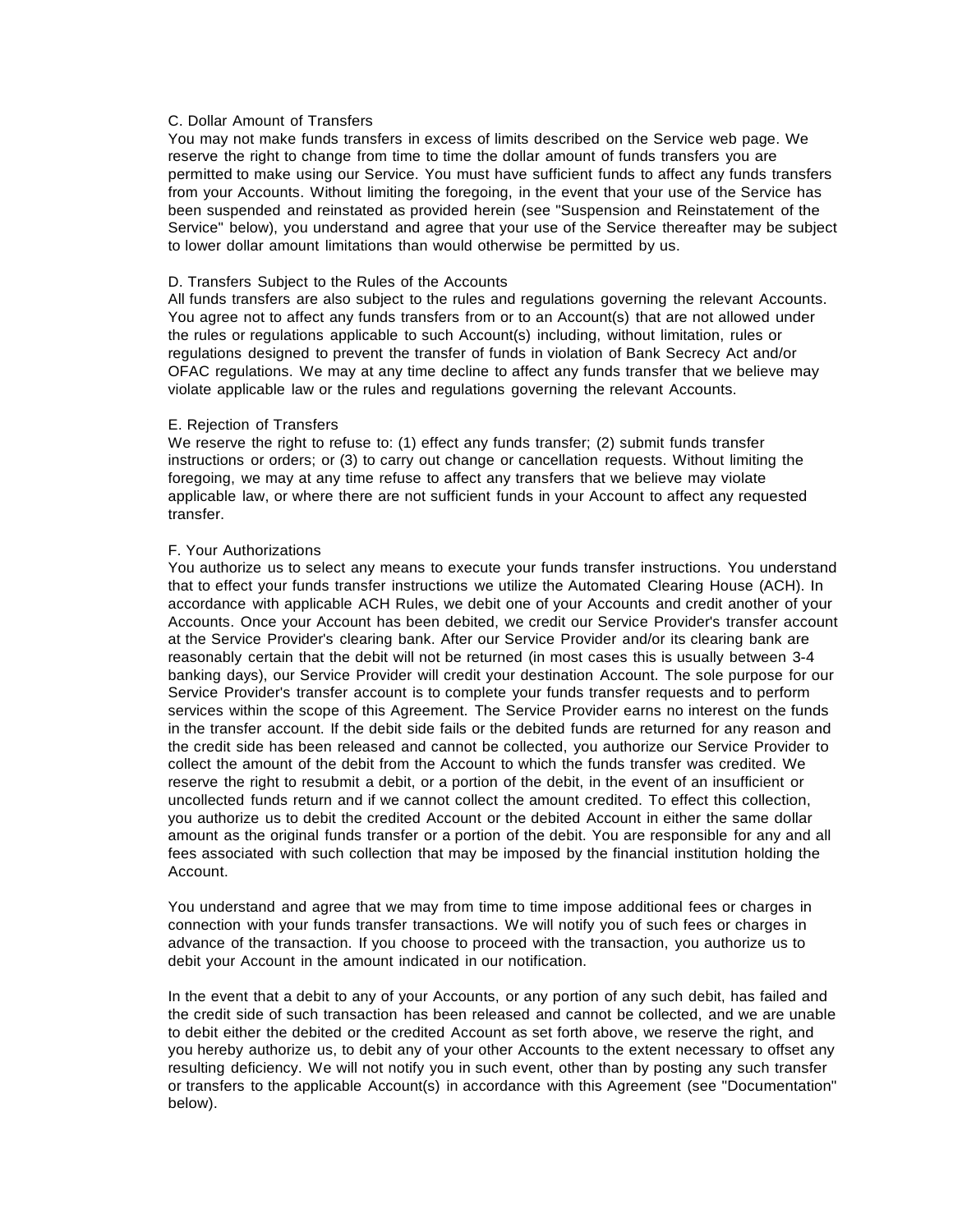## 13) SUSPENSION AND REINSTATEMENT OF THE SERVICE

In the event that we at any time incur a problem with your use of the Service, including without limitation a failure in attempting to debit any of your Accounts or to collect with respect to any of your funds transfers as described above, and without limiting any other right or remedy that we may have under this Agreement or otherwise, we reserve the right to suspend your right to use the Service, immediately and without prior notice to you. You understand and agree that such action is reasonable for us to take in order to protect us from loss. In the event of such suspension, you may request reinstatement of your service by emailing us at [customerservice@HyperionBank.com,](mailto:customerservice@HyperionBank.com) or by writing to Hyperion Bank Online Banking Department, 199 W. Girard Avenue, Philadelphia, PA 19123, or by telephoning us at 215-789- 4200. We reserve the right in our sole discretion to grant or deny reinstatement of your use of the Service. In the event we agree to reinstate you, we reserve the right to, and ordinarily will, initially reinstate your Service subject to lower per-transaction and monthly dollar limits and/or with other restrictions than otherwise might be available to you. Based upon your subsequent usage of the Service, the Bank in its sole discretion may thereafter restore your ability to affect transfers subject to such higher limits as may then be in effect (see "Dollar Amount of Transfers" above).

## 14. DOCUMENTATION

You may access a statement of all funds transfers affected or pending at any time by clicking on the History tab located within the Funds Transfer service web page or the Activity tab within the POPMoney service web page. If a transfer cannot be completed, the Bank and/or our Service Provider, upon learning that the funds transfer has failed, will make a reasonable effort to complete the transfer again. If the funds transfer fails a second time, we will notify you to contact your financial institution or other provider of the relevant Account for further information about the failure.

# 15. YOUR RESPONSBILITY FOR ERRORS

You understand that we must rely on the information provided by you, and you authorize us to act on any instruction that has been or reasonably appears to have been sent by you to submit funds transfer instructions on your behalf. You understand that financial institutions receiving the funds transfer instructions may rely on such information. We are not obligated to take any further steps to confirm or authenticate such instructions and will act on them without obtaining further confirmation. You understand that if you provide us with incorrect information or if there is any error in your instruction we will make all reasonable efforts to reverse or delete such instructions, but you accept full responsibility for losses resulting from any of your errors, duplication, ambiguities or fraud in the information that you provide. You agree not to impersonate any person or use a name that you are not authorized to use. If any information you provide is untrue, inaccurate, not current or incomplete, without limiting other remedies, the Bank reserves the right to recover from you any costs or losses incurred as a direct or indirect result of the inaccurate or incomplete information.

# 16. ERROR REPORTING AND CLAIMS

In case of errors or questions about your funds transfers, contact us as soon as you can, if you think your statement is wrong or if you need more information about a transfer listed on the statement. Contact us by emailing us at [customerservice@HyperionBank.com,](mailto:customerservice@HyperionBank.com) or by writing to Hyperion Bank Online Banking Department, 199 W. Girard Avenue, Philadelphia, PA 19123, or by telephoning us at 215-789-4200. You can see a complete statement of all your funds transfers affected or pending at any time by clicking on the History tab on the Service website. We must hear from you within 60 days after we FIRST posted the transfer to your statement.

- (a) Tell us your name, and the account number of the Account to which the error relates.
- (b) Describe the error or the transfer you are unsure about, and explain as clearly as you can why you believe it is in error or why you need more information.
- (c) Tell us the dollar amount of the suspected error.

If you tell us verbally, we may require that you send us your complaint or question in writing within ten (10) Business Days. We will determine whether we committed an error within ten (10) Business Days (20 Business Days for new Bank accounts) after we hear from you and will correct any error promptly. If we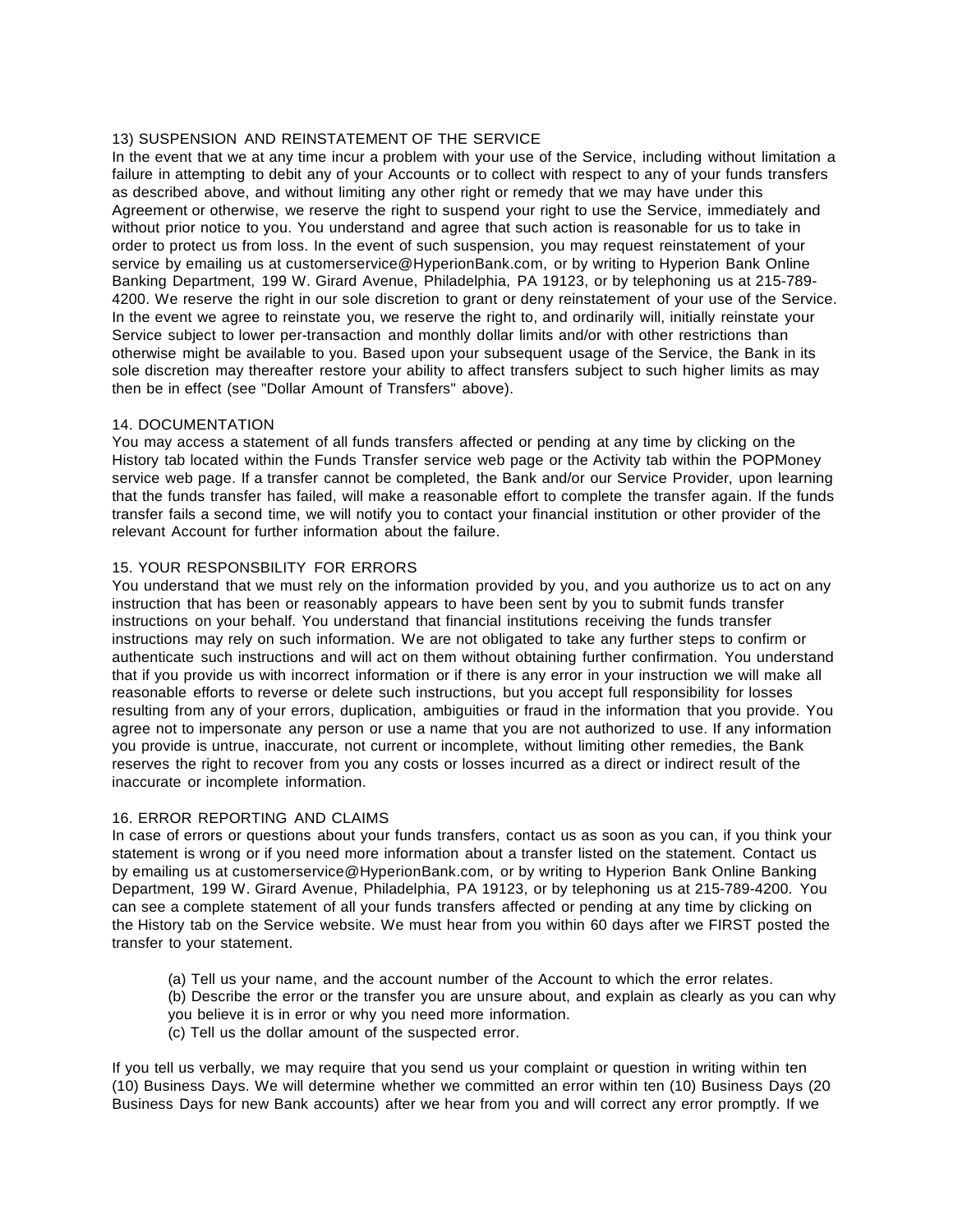need more time, however, we may take up to 45 days (90 days for new Bank Accounts) to investigate your complaint or question. If we decide to do this, we will credit/debit the applicable Accounts within ten (10) Business Days (20 Business Days for new Bank accounts) for the amount you believe is in error, so that you or your intended Recipient will have use of the money during the time it takes us to complete our investigation. If we ask you to put your question or complaint in writing and we do not receive it within ten (10) Business Days, we may not credit/debit the applicable Accounts.

We will tell you the results within three (3) Business Days after completing our investigation. If we decide that we did not make an error, we will send you a written explanation. You may ask for copies of the documents we used in our investigation.

We are not responsible for errors, delays and other problems caused by or resulting from the action or inaction of the financial institution that holds the Account or the account of your Recipient. Although we will try to assist you in resolving any such problems, you understand that any such errors, delays or other problems are the responsibility of the relevant financial institution or the Recipient. Any rights you may have against a financial institution for such errors, delays or other problems are subject to the terms of the agreements you have with such financial institution, including any time limits during which complaints must be made.

## 17. PROPRIETARY RIGHTS

You acknowledge and agree that the Bank and/or our Service Provider own all rights in and to the Service. You are permitted to use the Service only as expressly authorized by this Agreement. You may not copy, reproduce, distribute, or create derivative works, reverse engineer or reverse compile the Service or any of the Bank's and/or our Service Provider's services or technology.

## 18. NO UNLAWFUL OR PROHIBITED USE

As a condition of using the Service, you represent and warrant to us that:

(a) you will not use the Service for any purpose that is unlawful or is not permitted, expressly or implicitly, by the terms of this Agreement, or by your Account Disclosures, or by any applicable law or regulation;

(b) you will not use the Service in any manner that could damage, disable, overburden, or impair the Service or interfere with any other party's use and enjoyment of the Service; and

(c) you will not obtain or attempt to obtain any materials or information through any means not intentionally made available or provided for through the Service. You agree that these warranties and representations will remain in full force and effect even if this Agreement terminates for any reason.

## 19. SERVICE CHANGES AND DISCONTINUATION

We may modify or discontinue the Service or your Account(s) with us, with or without notice, without liability to you, any other user or any third party, to the extent permitted by our Account Disclosures, this Agreement, and applicable law. We reserve the right, subject to applicable law, to terminate your right to use the Service at any time and for any reason, including without limitation if we, in our sole judgment, believe you have engaged in conduct or activities that violate any of the Terms or the rights of the Bank and/or our Service Provider, or if you provide us with false or misleading information or interfere with other users or the administration of the Service. We reserve the right to charge a fee(s) for the use of the Service and any additional services or features that we may introduce (See "Service Fees" below).

You may terminate your Account with the Bank at any time by contacting us. Once your Account with the Bank has terminated for any reason, you will have no further right or access to use the Service for that Account.

## 20. USE OF SMS MESSAGING FOR POPMONEY

Users of the POPMoney service may receive SMS (short message service) text messages to their mobile telephones relating to their payments, such as notices of payment, alerts for validation and transfer receipt notifications. Your e-mail address and mobile phone number are required as part of the sign up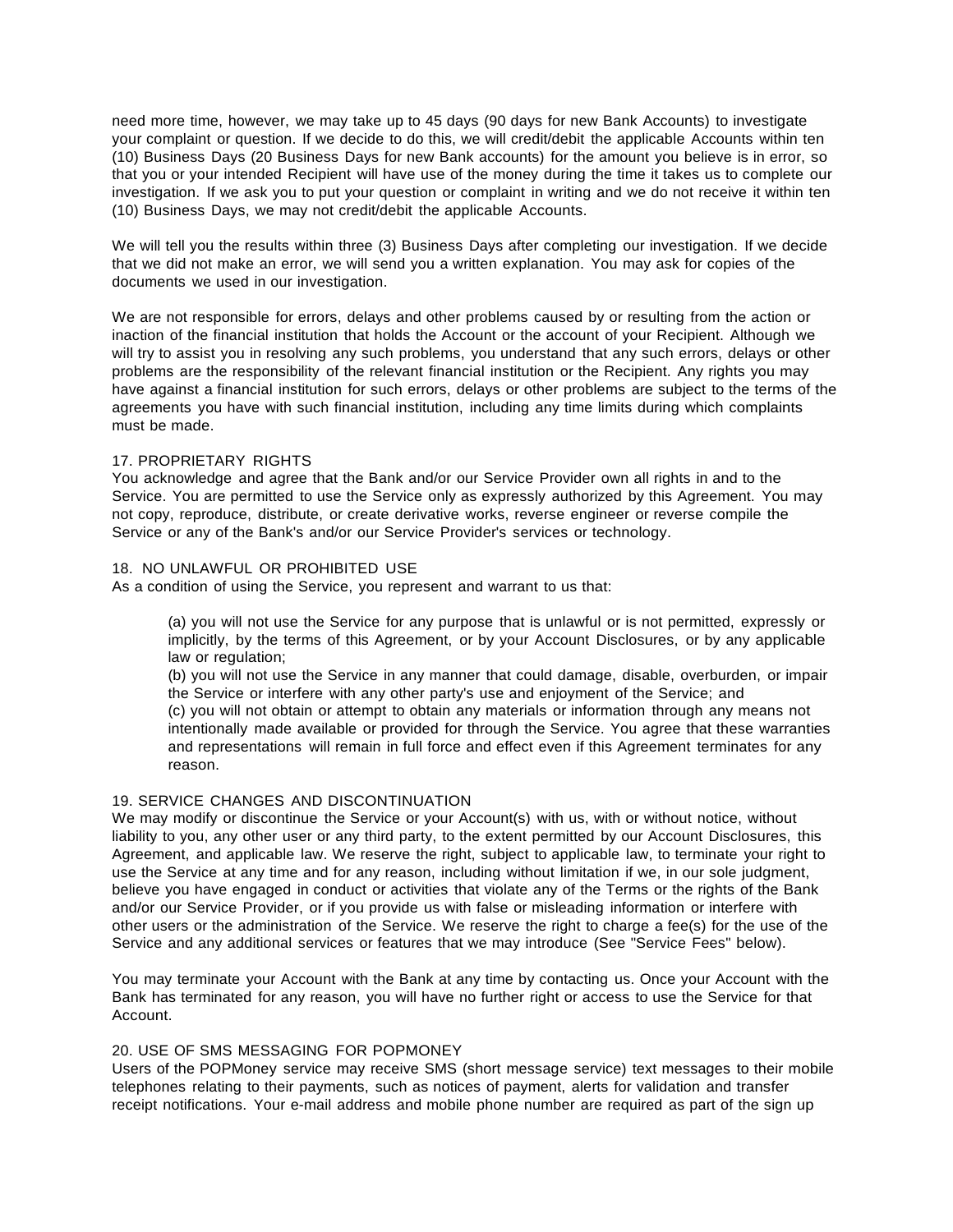process for the POPMoney service. We will verify your access to the mobile phone number by sending you an SMS message with a verification code that you will need to enter in order to complete the sign up process. You may receive other SMS messages related to your POPMoney service transactions from time to time.

Mobile telephone carrier charges may apply to you and/or the Recipient for text messaging services. You are responsible for your mobile telephone carrier's fees and charges, including without limitation text messaging fees.

If you have any questions about the POPMoney service, you can contact us using the instructions on our Service website or from your mobile phone by sending a text message with the word "HELP" to this number: POPMON.

You can stop receiving POPMoney SMS messages by sending the text message "STOP" to the following telephone number: POPMON.

## 21. SERVICE FEES

There are no Bank fees to use the Service. If in the future the Bank decides to charge fees for the Service, we will provide you with at least 30 days' advance written notice of any such change. Notice may be provided by mail to your address of record, and/or via email, if applicable (See "General Provisions -- Amendments" below). Fees separately disclosed in the Bank's Fee Schedule and other Account Disclosures, as amended from time to time, may apply to specific services and Accounts. Other financial institutions may impose their own fees and charges for transfers that you make through the Service, and you are responsible for any and all such fees and charges. You also understand and agree that you are responsible for any telephone, including mobile telephone, and Internet service provider charges and any and all other fees and charges that you may incur by accessing and using the Service.

## 22. LINKS TO THIRD PARTY SITES

Our Service website may contain links to other third party websites ("Linked Sites"). Such links are provided solely as a convenience to you. The Bank and the Service Provider do not screen, approve, review or otherwise endorse any content or information contained in any Linked Sites. You acknowledge and agree that the Bank and the Service Provider are not responsible for the contents of any Linked Sites, including the accuracy or availability of information provided by Linked Sites, and make no representations or warranties regarding the Linked Sites or your use of them.

## 23. SECURITY PROCEDURES

You understand that the financial institution at which an Account is maintained may contact us to verify the content and authority of funds transfer instructions and any changes to those instructions. You understand that, as your agent, we may provide to such financial institution such information as may be required to verify the instructions in accordance with the security procedures established under the rules governing such Account.

# 24. DEVIATING FROM SECURITY PROCEDURES

You agree to allow us to authorize any financial institution at which you have an Account to accept funds and transfer instructions in accordance with any authorization procedures as may be agreed from time to time between you and such financial institution, or between us, on your behalf, and such financial institution, without verifying the instructions under the established security procedures, regardless of whether such security procedures were agreed by you directly or by us on your behalf. In addition you agree that we may authorize such financial institutions to charge and debit your Accounts based solely on such instructions.

#### 25. ACCOUNT NUMBER POLICY

You agree that if funds transfer instructions identify a bank or beneficiary by name and account number, the relevant financial institution may execute those instructions by reference to the account number only, even if the number does not correspond to the name. You acknowledge that such financial institutions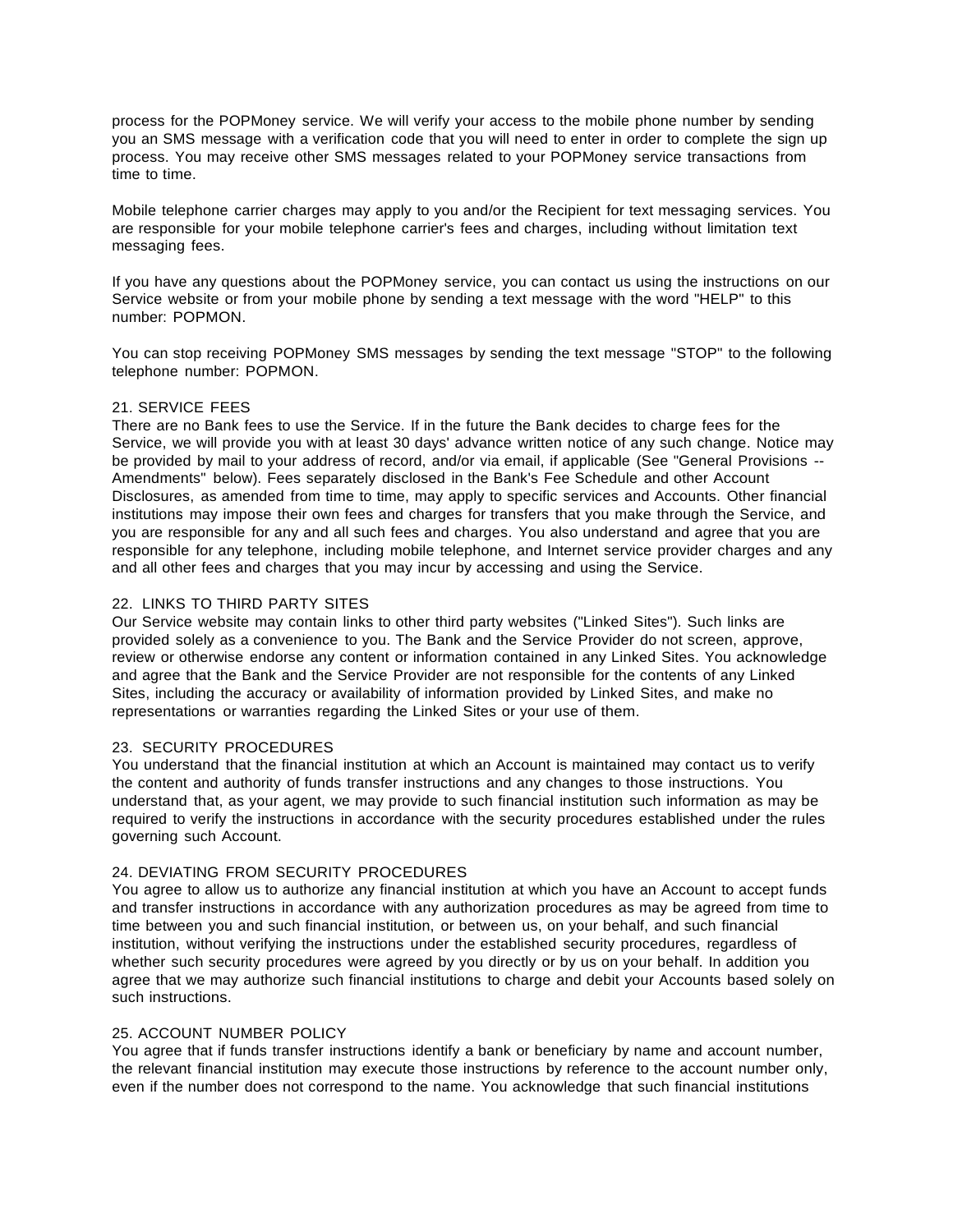may not investigate discrepancies between names and account numbers. In addition, you agree that we have no responsibility to investigate discrepancies between names and account numbers.

## 26. JOINT ACCOUNT HOLDER

By using the Service, you confirm that if any of your Account(s) are joint or other multiple party Account(s), your joint or other account holder of the Account(s) has consented for you to use the Account for the Service.

## 27. MEANS OF TRANSFER

You authorize us to select any means we deem suitable to provide your funds transfer instructions to the applicable financial institution. These choices include banking channels, electronic means, funds transfer systems, mail, courier, or telecommunications services, intermediary banks and other organizations. You agree to be bound by the rules and regulations that govern the applicable funds transfer systems, including without limitation automated clearing house (ACH) rules as published by the National Automated Clearinghouse Association (NACHA). We shall make all reasonable efforts to ensure that your transfer requests are processed on time; however, we reserve the right to hold funds beyond the standard period of three (3) Business Days.

## 28. OUR LIABILITY

If we do not provide a funds transfer instruction on time, if we cause an incorrect amount to be removed from an Account or if we cause funds from an Account to be transferred to any account other than the Account or Recipient's account specified in the applicable funds transfer instruction, we shall be responsible for returning the improperly transferred funds and/or for directing any misdirected funds to the proper Account or intended Recipient's account. The Bank is not responsible or liable if your or the Recipient's financial institution's system fails and we are unable to complete the transfer. Except as otherwise required by law, we shall in no other event be liable for any losses and damages other than those arising from gross negligence or willful misconduct on our part or if we breach a representation or warranty of the Bank under this Agreement.

You agree that your transfer instructions constitute authorization for us to complete the transfer. You represent and warrant to us that you have enough money in the applicable Account(s) to make any funds transfer you request that we make on your behalf through the Service. You understand and agree that we are not liable under any circumstances for any losses or damages if, through no fault of ours, you do not have enough money to make the funds transfer and the funds transfer is not completed or is later reversed or if your financial institution does not permit the transfer or the funds transfer would exceed the credit limit on any applicable overdraft line.

You also understand and agree that we are not responsible for any losses or damages if circumstances beyond our control (such as fire or flood) prevent us from making a funds transfer or if our website was not working properly and you knew about the malfunction when you started the funds transfer.

## 29. LIMITATION OF WARRANTY AND LIABILITY

YOU UNDERSTAND AND AGREE THAT OUR SERVICE IS PROVIDED "AS-IS." EXCEPT AS OTHERWISE PROVIDED IN THIS AGREEMENT OR AS REQUIRED BY LAW, WE ASSUME NO RESPONSIBILITY FOR THE TIMELINESS, DELETION, MIS-DELIVERY OR FAILURE TO STORE ANY USER COMMUNICATIONS OR PERSONALIZATION SETTINGS. YOU UNDERSTAND AND EXPRESSLY AGREE THAT USE OF THE ONLINE MONEY MOVEMENT SERVICE IS AT YOUR SOLE RISK, THAT ANY MATERIAL AND/OR DATA DOWNLOADED OR OTHERWISE OBTAINED THROUGH THE USE OF THE ONLINE MONEY MOVEMENT SERVICE IS DOWNLOADED OR OBTAINED AT YOUR OWN DISCRETION AND RISK AND THAT YOU WILL BE SOLELY RESPONSIBLE FOR ANY DAMAGES, INCLUDING WITHOUT LIMITATION DAMAGE TO YOUR COMPUTER SYSTEM OR LOSS OF DATA THAT RESULTS FROM THE DOWNLOAD OR THE OBTAINING OF SUCH MATERIAL AND/OR DATA.

EXCEPT AS EXPRESSLY SET FORTH ON OUR WEBSITE OR IN THIS AGREEMENT, WE DISCLAIM ALL WARRANTIES OF ANY KIND, EXPRESS OR IMPLIED, INCLUDING WITHOUT LIMITATION ANY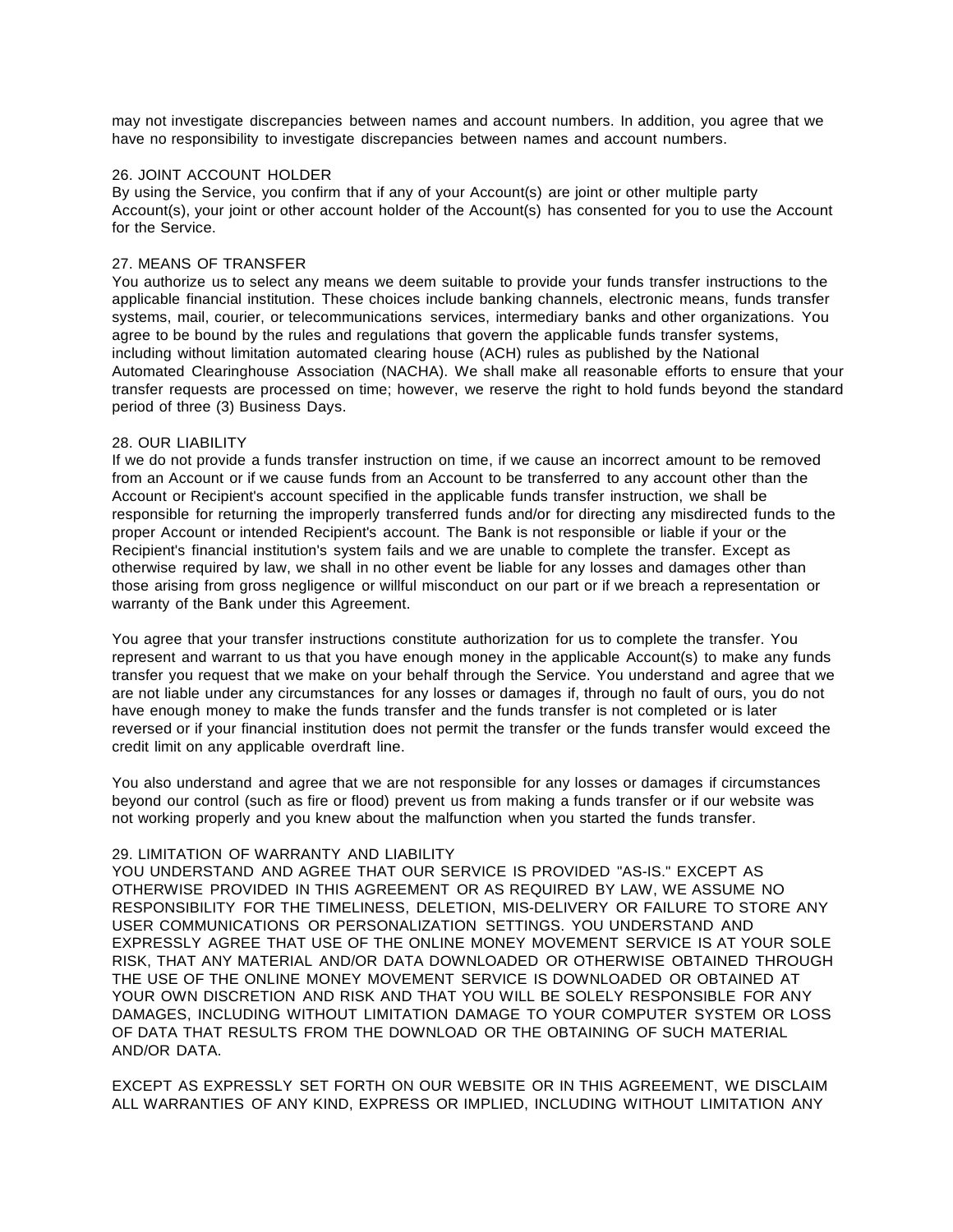WARRANTY OF MERCHANTABILITY, FITNESS FOR A PARTICULAR PURPOSE OR NON-INFRINGEMENT OF INTELLECTUAL PROPERTY OR THIRD PARTY RIGHTS, AND WE MAKE NO WARRANTY OR REPRESENTATION REGARDING THE RESULTS THAT MAY BE OBTAINED FROM THE USE OF THE ONLINE MONEY MOVEMENT SERVICE, THE ACCURACY OR RELIABILITY OF ANY INFORMATION OBTAINED THROUGH THE SERVICE, THE ACCURACY OF ANY INFORMATION RETRIEVED BY US FROM THE ACCOUNTS OR THAT THE SERVICE WILL MEET ANY USER'S REQUIREMENTS, BE UNINTERRUPTED, TIMELY, SECURE OR ERROR FREE.

EXCEPT AS DESCRIBED IN THIS AGREEMENT, WE WILL NOT BE LIABLE FOR ANY DIRECT, INDIRECT, INCIDENTAL, SPECIAL, CONSEQUENTIAL OR PUNITIVE DAMAGES OF ANY KIND RESULTING FROM THE USE OF OR THE INABILITY TO USE THE ONLINE MONEY MOVEMENT SERVICE, ANY INACCURACY OF ANY INFORMATION OR AMOUNT RETRIEVED BY US FROM THE ACCOUNTS, ANY BREACH OF SECURITY CAUSED BY A THIRD PARTY, ANY TRANSACTIONS ENTERED INTO BASED ON THE SERVICE, ANY LOSS OF, UNAUTHORIZED ACCESS TO OR ALTERATION OF A USER'S TRANSMISSIONS OR DATA OR FOR THE COST OF PROCUREMENT OF SUBSTITUTE GOODS AND SERVICES, INCLUDING BUT NOT LIMITED TO DAMAGES FOR LOSS OF PROFITS, USE, DATA OR OTHER INTANGIBLES, EVEN IF WE HAD BEEN ADVISED OF THE POSSIBILITY OF SUCH DAMAGES.

## 30. INDEMNIFICATION

You agree to indemnify, defend and hold harmless the Bank, its Service Provider, affiliates, officers, directors, employees, consultants, other third-party service providers and agents from any and all third party claims, liability, damages and/or costs (including, but not limited to, attorneys' fees) arising from your use of the Service, our reliance on the information, instructions, license and/or authorizations provided by you under or pursuant to this Agreement, your violation of the Terms or your infringement, or infringement by any other user of your Bank Account(s), of any intellectual property or other right of any person or entity.

The Bank and the Service Provider reserve the right to decline to complete any transfer, even after you have agreed to all of the Terms, if the Bank and/or the Service Provider has reason to believe that completing the transfer would result in a violation of law or expose us to liability or risk of loss. Without limiting the foregoing, the Bank and/or the Service Provider will reject any transfer if you do not enter the code correctly after three (3) attempts. If the transfer is rejected for any reason, the funds will be returned to the Transferor.

#### 31. GENERAL PROVISIONS

A. Service Provider Disclaimer

You understand and agree that our Service Provider is not a bank, a broker-dealer firm, or any other kind of financial institution.

#### B. Representations and Warranties

In addition to your other representations and warranties in this Agreement, you represent and warrant that:

(1) you are who you claim to be;

(2) you are the rightful owner of all Content and the Accounts linked for the purposes of the Service; and

(3) you are rightfully authorizing us to access the Accounts.

## C. Termination

If at any time you wish to discontinue your use of the Service, you can cancel the Service by emailing us at [customerservice@HyperionBank.com,](mailto:customerservice@HyperionBank.com) or by writing to Hyperion Bank Online Banking Department, 199 W. Girard Avenue, Philadelphia, PA 19123, or by telephoning us at 215-789-4200. Once your Account with us has terminated for any reason, you will have no further right or access to use the Service for that Account. We may terminate your access to and use of the Service at any time for any reason without notice to you, to the extent permitted by law.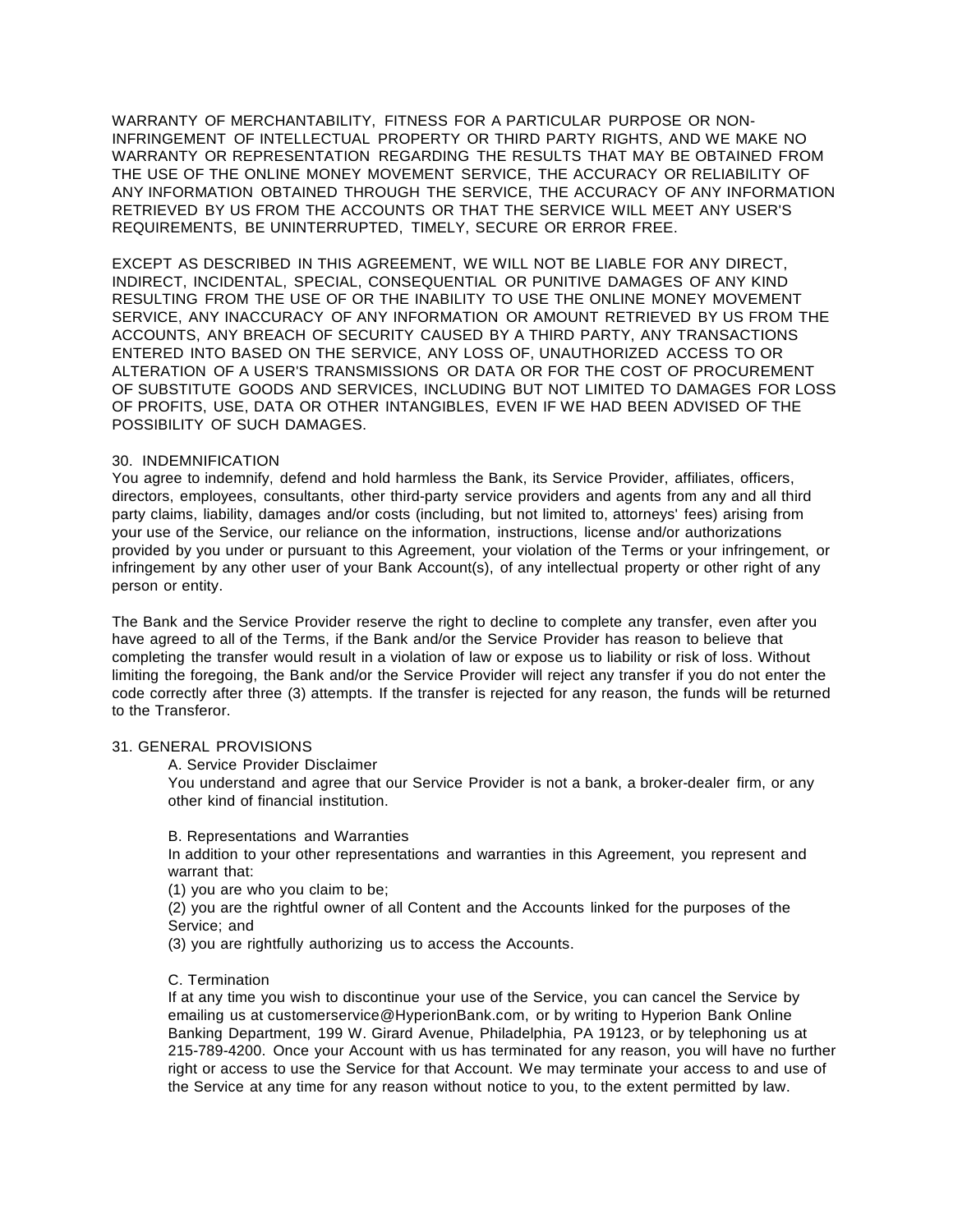You agree that our rights and remedies arising out of any breach of your representations and warranties in this Agreement, the limitations on our liability and our rights to indemnification under this Agreement are continuing and shall survive the termination of this Agreement, notwithstanding the lack of any specific reference to such survivability in these Terms.

#### D. No Waiver

Our failure to enforce the strict performance of any provision of this Agreement will not constitute a waiver of our right to subsequently enforce such provision or any other provisions of this Agreement. The Bank will not be deemed to have waived any of its rights or powers under this Agreement unless such waiver is in writing and such writing is signed by an authorized representative of the Bank. No delay, extension of time, compromise, or other indulgence that may occur or be granted from time to time by the Bank under this Agreement will impair our rights or powers under this Agreement.

#### E. Amendment

We reserve the right to change the fees, charges or other Terms from time to time without notice, except as may be required by law. However, we will mail or deliver a written notice to you at least 30 days in advance of the effective date of any additional or increased fees or charges, increased liabilities for you, fewer types of available electronic fund transfers, or stricter limits on the type, amount or frequency of transactions. In addition, if an immediate change is necessary to maintain the security of the system and it can be disclosed without jeopardizing the security of the system, we will provide you with written notice within 30 days after such change. In most cases you will receive the notice online through the Service; however, the Bank reserves the right to notify you by e-mail or by U.S. Postal Service mail, in its discretion.

You may decline a change by notifying us prior to the change's effective date to discontinue the Service. If you do not accept and agree to the changes to the Terms, you will not be entitled to use the Service.

However, if you fail to terminate your Service and you use it on or after the effective date of the change, you will be deemed to have accepted and agreed to the changes, and they and the Agreement, as amended, will become legally binding upon you.

#### F. Entire Agreement

The most current version of this Agreement as it appears on our website, including any amendments that we may make from time to time, constitutes the entire agreement between us, and supersedes and replaces all other agreements or understandings, whether written or verbal, regarding the Service.

#### G. Notices

All notices to you shall be in writing and shall be made either via e-mail, U.S. Postal Service mail or messages delivered through the Service, at our discretion. Any written notice that we give to you will be effective when it is deposited in the U. S. mail or delivered to you to the e-mail address in our records or posted for you online through the Service. If your Account is a joint or multiple party Account, notice from us to any one of you is notice to all of you.

Unless otherwise provided in this Agreement, any notice from you must be in writing. Any written notice that you give us will be effective when it is actually received by us, provided we have reasonable opportunity to act on it.

See the section of this Agreement above entitled "Delivery of Electronic Communications" for further provisions regarding electronic notices.

#### H. Assignment

This Agreement is personal to you and you may not assign any of your rights, duties and obligations under this Agreement to any other party. The Bank may assign this Agreement to any